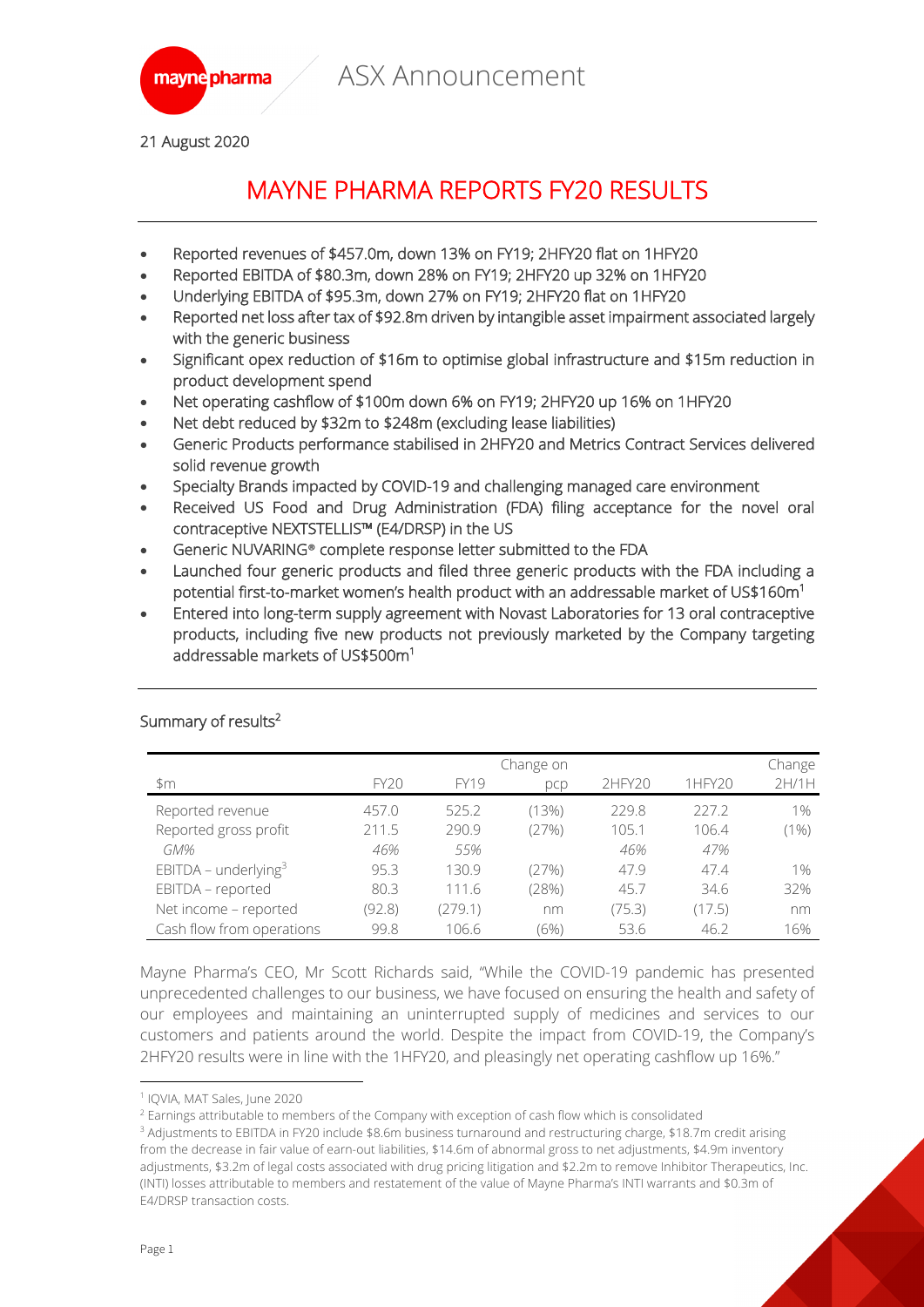

"At the bottom line, the Company reported a net loss driven largely by a non-cash intangible asset impairment of the generic portfolio. Whilst disappointing, this impairment acknowledges the ongoing challenging competitive market dynamics of the US generic marketplace."

" Pleasingly, Generic Products stabilised in the second half reporting stronger gross profit than the first half and Metrics Contract Services delivered another outstanding result with revenue up 15% on the prior corresponding period (pcp). Specialty Brands, however, was impacted by new competition in the acne and psoriasis space, the COVID-19 pandemic dampened prescribing, and managed care continued to tighten. In terms of expenses, the Company executed meaningful reductions in its cost base, with operating and gross development spend down \$31m versus pcp."

"In FY20, we have focused on repositioning our business for growth by restructuring our cost base, rationalising our generic portfolio and investing in sustainable products, distribution channels and therapeutic areas. We completed the licensing of NEXTSTELLIS<sup>4</sup> in the US and Australia and received FDA filing acceptance for this novel contraceptive product. The Company continues to have many other near-term opportunities for growth including the potential launch of generic NUVARING and other key pipeline products pending at the FDA including a potential first-tomarket women's health product. We continue to advance our key specialty pipeline programs such as trifarotene currently in phase II clinical development and the development of SUBA® itraconazole into broader therapeutic areas. We expect to commence a phase III trial in basal cell carcinoma nevus syndrome (BCCNS or Gorlin Syndrome) patients during FY21."

## Operating Performance

### Generic Products Division (GPD)

The GPD operating segment's sales were \$253.0m, down 21% on FY19 and gross profit was \$95.7m, down 42% on pcp. In US dollar terms, sales were US\$169.8m down 26% on FY19.

GPD performance was impacted in FY20 by competition on the key products including liothyronine, dofetilide and butalbital. In addition, there were abnormal gross-to-net charges of \$14.6m and inventory adjustments of \$4.9m on discontinued products that are not expected to recur in FY21. Adjusted gross margin for these abnormal items would have been 43%, instead of 38% as reported.

GPD performance improved in the second half of FY20 with gross profit up 10% compared to the first half benefiting from manufacturing transfers into Salisbury and Greenville and reduced stock obsolescence.

### Specialty Brands Division (SBD)

The SBD operating segment's sales were \$78.8m, down 14% on the prior corresponding period (pcp) and gross profit was \$65.4m down 18% on pcp. In US dollar terms, SBD's sales were US\$52.9m, down 19% on FY19.

COVID-19 significantly impacted sales with lower patient starts due to a reduction in patient visits to physicians. Prescriptions were down approximately 15% across the dermatology portfolio in April and May 2020 versus pcp and TOLSURA® prescriptions also fell during this period after

<sup>4</sup> NEXTSTELLIS brand name conditionally accepted by the FDA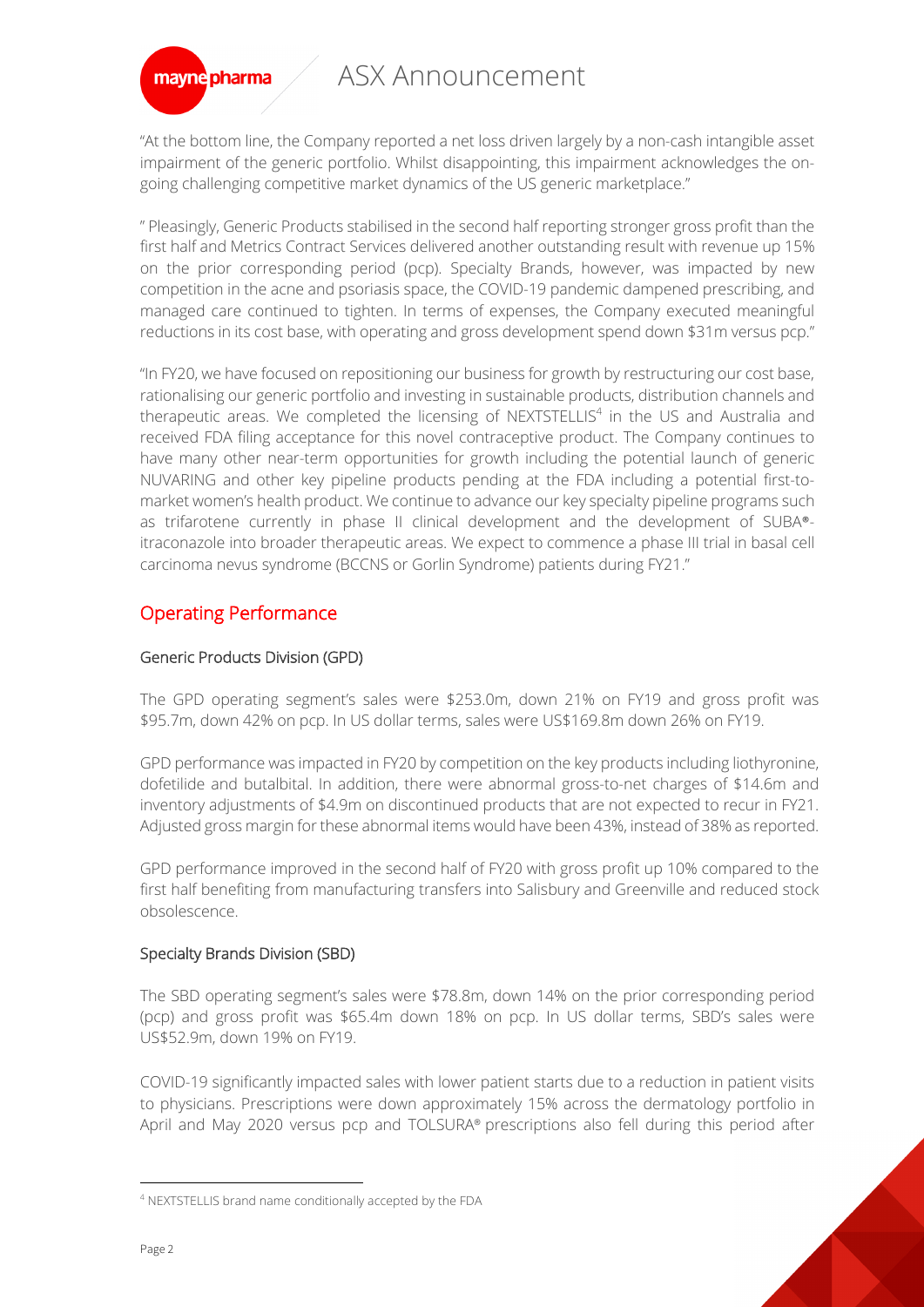

growing consistently across the first nine months of FY20. SBD was also impacted by some unfavourable changes in managed care coverage and new competitor launches.

In response to these changing market dynamics, the Company has restructured the dermatology sales team, which is expected to deliver US\$12m of annualised operating expense savings with US\$5m achieved in FY20.

#### Metrics Contract Services (Metrics or MCS)

The MCS operating segment's sales were \$82.8m, up 15% on FY19 and gross profit was \$39.4m up 11% on pcp. In US dollar terms, sales were up 8% on pcp to US\$55.6m benefiting from new development programs and manufacturing revenues.

Metrics now has five commercial manufacturing clients up from just one in FY18 including supply agreements with two top 10 global pharma companies to manufacture approved oncology medications for the US, Europe, Japan and other international markets. Third party manufacturing revenues grew 50% on FY19 and now represents 8% of MCS sales and are expected to continue to increase in FY21 as further clients receive regulatory approval of their products. Over time, MCS expects to transition more of its development clients into full service clients utilising services from formulation development and analytical services through to commercial manufacturing.

### Mayne Pharma International (MPI)

The MPI operating segment's sales were \$42.4m up 4% on FY19 and gross profit was \$11.0m consistent with the pcp. Contract revenue increased 11% on FY19 and benefited from new development projects and growth in contract manufacturing revenues.

## Pipeline

The Company continues to direct its R&D spend to its specialty clinical programs focusing on trifarotene and SUBA-itraconazole. A global phase II trial commenced during the year with trifarotene in patients with lamellar ichthyosis, a rare disease causing significant skin scaling. The Company also continues to explore new therapeutic uses for SUBA-itraconazole including other systemic fungal conditions such as coccidioidomycosis (or valley fever) and BCCNS. A global phase III trial is expected to commence in FY21 in BCCNS patients.

Mayne Pharma's generic pipeline includes a dozen products targeting addressable markets with IQVIA sales of more than US\$3b<sup>5</sup>. Five products were recently added to the pipeline from Novast Laboratories including generic equivalents of the two highest prescribed oral contraceptive products in the US – ORTHO CYCLEN® and ORTHO TRI-CYCLEN®. The Company also has a number of complex products pending at the FDA including generic NUVARING and a potential first-tomarket women's health product with an addressable market of US\$160m<sup>5</sup>, both with FDA target action dates in 1HFY21. Generic NUVARING participates in an addressable market of US\$960m<sup>5</sup> with one independent generic now approved.

<sup>5</sup> IQVIA, MAT Sales, June 2020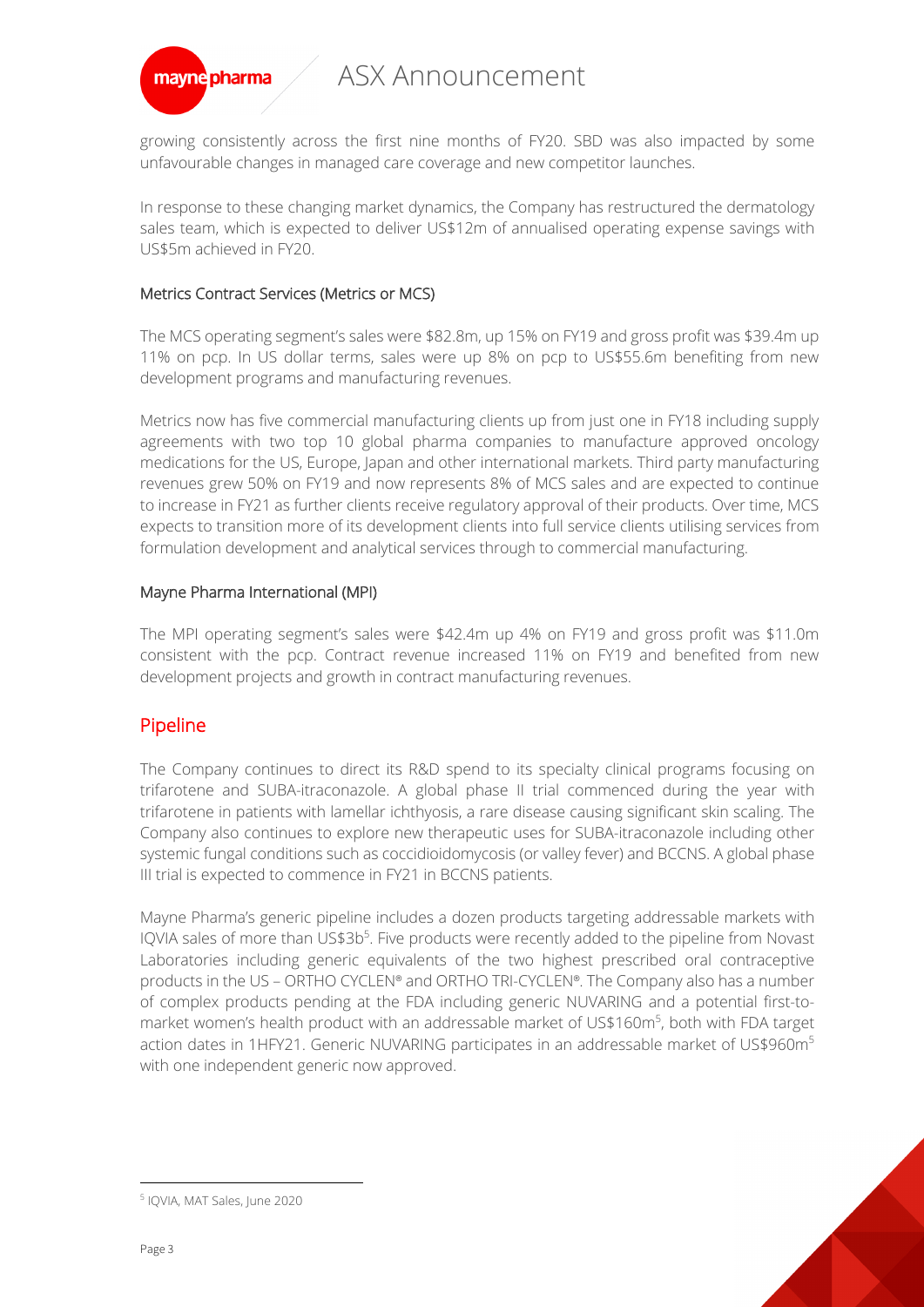

### NEXTSTELLIS (E4/DRSP) oral contraceptive

NEXTSTELLIS, the novel combined oral contraceptive licensed from Mithra Pharmaceuticals SA during the period, is now being reviewed at the FDA with potential launch and approval in the second quarter of calendar 2021. In Australia, the Company is expected to file NEXTSTELLIS with the Therapeutic Goods Administration (TGA) this half with potential launch in the second half of calendar year 2021.

NEXTSTELLIS will compete in the short-acting contraceptive market in which more than 10 million American women and 1 million Australian women use combination (estrogen + progestin) oral pills, patches or vaginal rings. This combined hormonal contraceptive market is valued at US\$4b according to IQVIA in the US and A\$70m in Australia.

## Debt and Cash Flow

The Company achieved positive net operating cash flow after interest, tax and working capital of \$99.8m, down 6% on the prior period and net cash increase of \$48.4m. Significant cash flow items during the period include \$35.9m in payments for intangible assets and earnout payments, \$32.7m in gross R&D spend, \$50.2m decrease in working capital and \$12.8m in net interest payments.

The Company had net debt (excluding lease liabilities) of \$247.9m which decreased \$32.5m during FY20. The Company retains significant buffer within its bank covenants, with leverage at 2.5x and shareholders' funds of \$1.0b.

## **Outlook**

The key strategic priority is to return to growth through repositioning the Company into sustainable products, distribution channels and therapeutic areas. Key drivers of this transformation are expected to be the successful commercialisation of key pipeline products pending at the FDA (eg. NEXTSTELLIS and generic NUVARING), realising committed cost savings from new supply agreements and efficiencies in the manufacturing network and expanding sales in alternate non-retail channels. Contract services is expected to benefit from the pipeline of committed development business and growing manufacturing revenues. Specialty Brands is expected to benefit from its restructured dermatology cost base, a return to more normalised prescription patterns and further growth of TOLSURA that was negatively impacted by COVID-19.

#### Further information

Additional details about Mayne Pharma's results are included in the Company's financial statements, investor presentation slides and webcast, all of which can be found on Mayne Pharma's website www.maynepharma.com. For further information please contact:

Scott Richards +61 3 8614 7777 Lisa Pendlebury +61 419 548 434, lisa.pendlebury@maynepharma.com